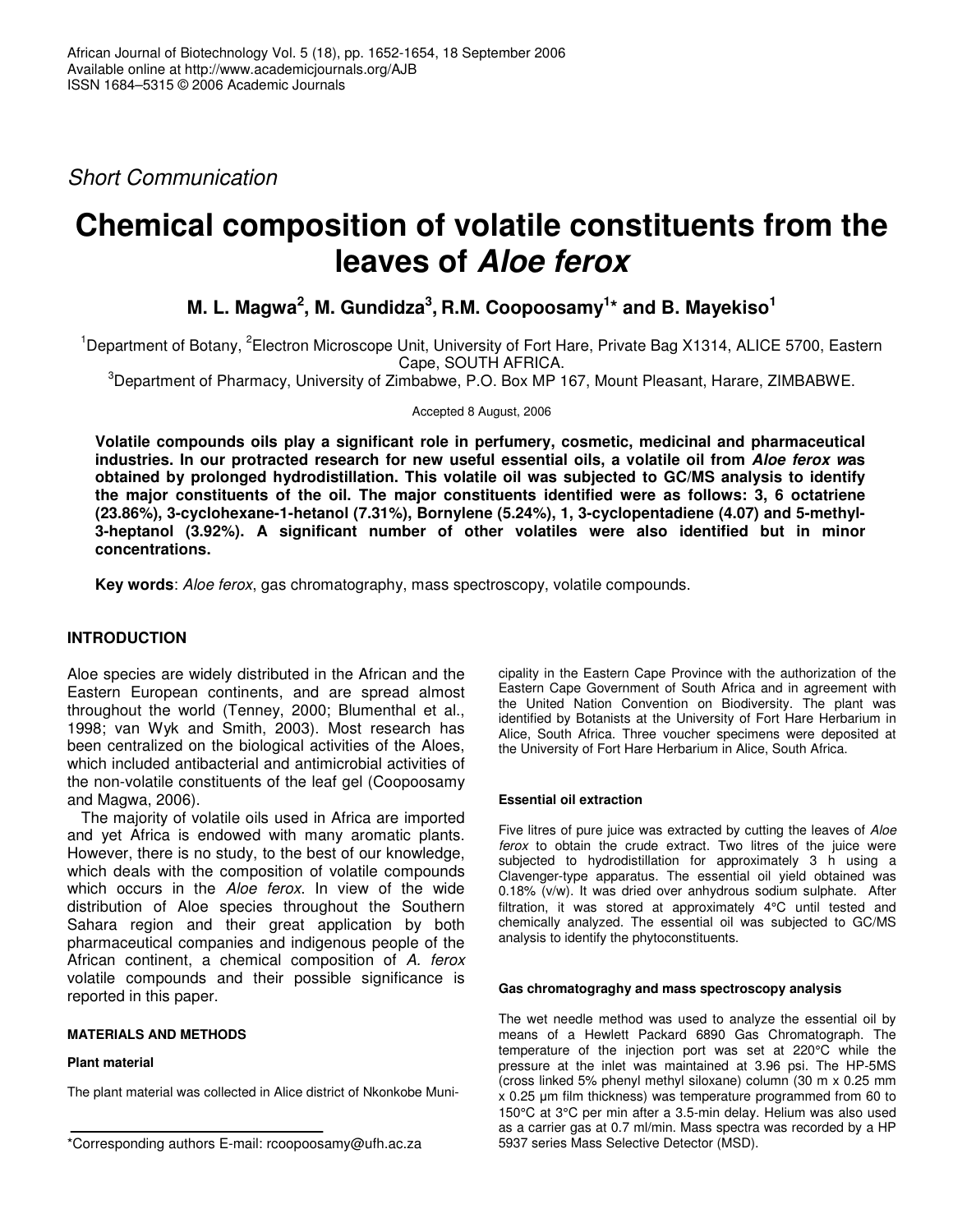**Table 1.** Major phytoconstituents of volatile compounds from *Aloe ferox*.

| Compound                                                    | Composition (%) |
|-------------------------------------------------------------|-----------------|
| 2-Heptanol                                                  | 7.31            |
| Cyclopentanecarboxylic acid, ethenyl<br>ester               | 1.33            |
| 1-Hexanol, 3-methyl                                         | 2.59            |
| 2-Hexene, 3, 5-dimethyl-(2,<br>4-<br>dimethyl-4-hexane      | 1.33            |
| 2-Heptanol, 5-methyl (5-methyl-2-<br>heptanol)              | 3.92            |
| 7-Methyocta-1, 3 (Z) 5 (E)-triene                           | 1.28            |
| 1, 3, 6-Octatriene (CAS)                                    | 23.87           |
| 5-Isoprenyl-2-2methyl-<br>2vinyltetrahydrofuran (herboxide) | 1.16            |
| δ, 3-Carene                                                 | 3.44            |
| 1, 3-Cyclopentadiene, 5 (1-methyl<br>propylidene)           | 4.07            |
| 1, 4-Cyclohexadiene, 1-methyl (2, 5-<br>dihydrotoluene)     | 3.70            |
| 2, 4-Decadien-1-ol, (E, E)                                  | 7.45            |
| Benzene, 1-methyl-2-(2-propenyl)-                           | 3.78            |
| E-3-hexenyl butanoate                                       | 1.06            |
| 3-Cyclohexene-1-acetaldehyde, a 4-<br>dimethyl (CAS)        | 9.51            |
| Syn-2-hydroxy-6-methylene-dicyclo<br>$[2, 2, 2]$ octane     | 2.28            |
| Bornylene                                                   | 5.24            |
| Vitispirane                                                 | 1.16            |
| Theaspirane A                                               | 3.23            |
| Theaspirane A*                                              | 2.39            |
| 2-Tridecanone (CAS)                                         | 2.52            |

### **RESULTS AND DISCUSSION**

Historical records have found evidence of Aloe use for several diseases by many people including Egyptians, Greeks, Romans, Hebrews, Chinese Indians, Algerians Moroccans, Tunisians and Arabians, as well as the other indigenous communities in Africa for several centuries (Tenney, 2000; Blumenthal, et al., 1998; van Wyk and Smith, 2003). Egyptians, Assyrians, and Mediterranean people used the dried latex for several purposes more than the gel. In the first century C. E., the Greek physian, Dioscorides used aloe for mouth infec-tions, sores, wounds and as a purgative. In the 10<sup>th</sup> century, aloe found its application in England and during the  $17<sup>th</sup>$ century, records showed that the East India Company purchased Aloe from the King of Socotra. In India, the whole leaves, exudates, and fresh gel aloe are used as a cathartic, stomachic, emmenagogue and anthelmintic. In China, Mexico and West Indies, the use of Aloe has been documented as a common household remedy for a variety of applications.

Modern research has shown that these products are able to restore skin tissue due to their moisturizing effect as well as to relieve pains associated with burns and wounds. The aloe juices have been use in herbal and western therapies to treat stomach disorders such as ulcers, colitis, constipation and other colon related problems. The parenchymatous pith contains, in turn, very helpful enzymes, saponins, hormones and amino acids which can be absorbed into the human skin. One of the constituents of the Aloe pith is acemannan, a complex carbohydrate, with immune stimulating and antiviral properties. Certain lecithins which, are found in the Aloe pith, are assumed to help in the stimulation of immunue response by increasing the production of lymphocytes that are known to kill bacteria and some tumor cells. These aloe product, in addition, have uronic acids that are natural detoxicants and take part in the healing process by stripping toxic materials of their harmful effects.

*Aloe ferox* commonly known as Cape aloe is widely distributed along the eastern parts of South Africa (van Wyk and Smith, 1996). The morphology of this species is characterized by persistent dry leaves on the lower portion of the single stem. The broad, fleshy leaves are dull green in summer or reddish-green in winter, with dark brown spines along the edges. They constitute a rather compact rosette arrangement around a stout stem (Palgrave, 1981) and aloe is well-known and famous for its medicinal qualities. The bitter yellow juices which exudes from the leaves which results to a dark brown resinous solid known as aloe lump or Cape aloe is used by the traditional indigenous people and pharmaceutical companies in many remedies. The aloe gel together with the aloe juice constitute the palisade mesophyll tissue has been researched for its biological activities (Coopoosamy and Magwa, 2006). The modern research has shown that the *A. ferox* contains a chromone type natural ingredient, aloeresin, which is able to inhibit tyrosine at the cellular level without deterring cell viability. It is also shown to be a superior potent anti-oxidant with the Oxygen Radical Absorbance Capacity of 33 and 299 higher than green tea and grape seed extracts, respectively. It is also well documented that aloeresin promotes not only anti-aging by restoring the immune function in UV-damaged cells but also light sensitivity and naturally darker skin pigmentation without harmful chemicals or side effects (Jones et al., 2002).

Many of the twenty one volatile compounds identified in this study are known to be in-cooperated in many herbal medical remedies currently marketed throughout the world. Twenty one compounds, representing more that 99.99% of the essential oil were identified as indicated in Table 1. 1, 3, 6-octatriene (23.87%), 3-cyclohexene-1  $acetaldehyde,  $\alpha$ -4-dimethyl (9.51%), 2, 4-decadien-1-ol,$ (E, E) (7.45%) and 2-heptanol (7.31%) were the most abundant components of the volatile compounds. The other chemical components were 1,3-cyclopentadiene, 1